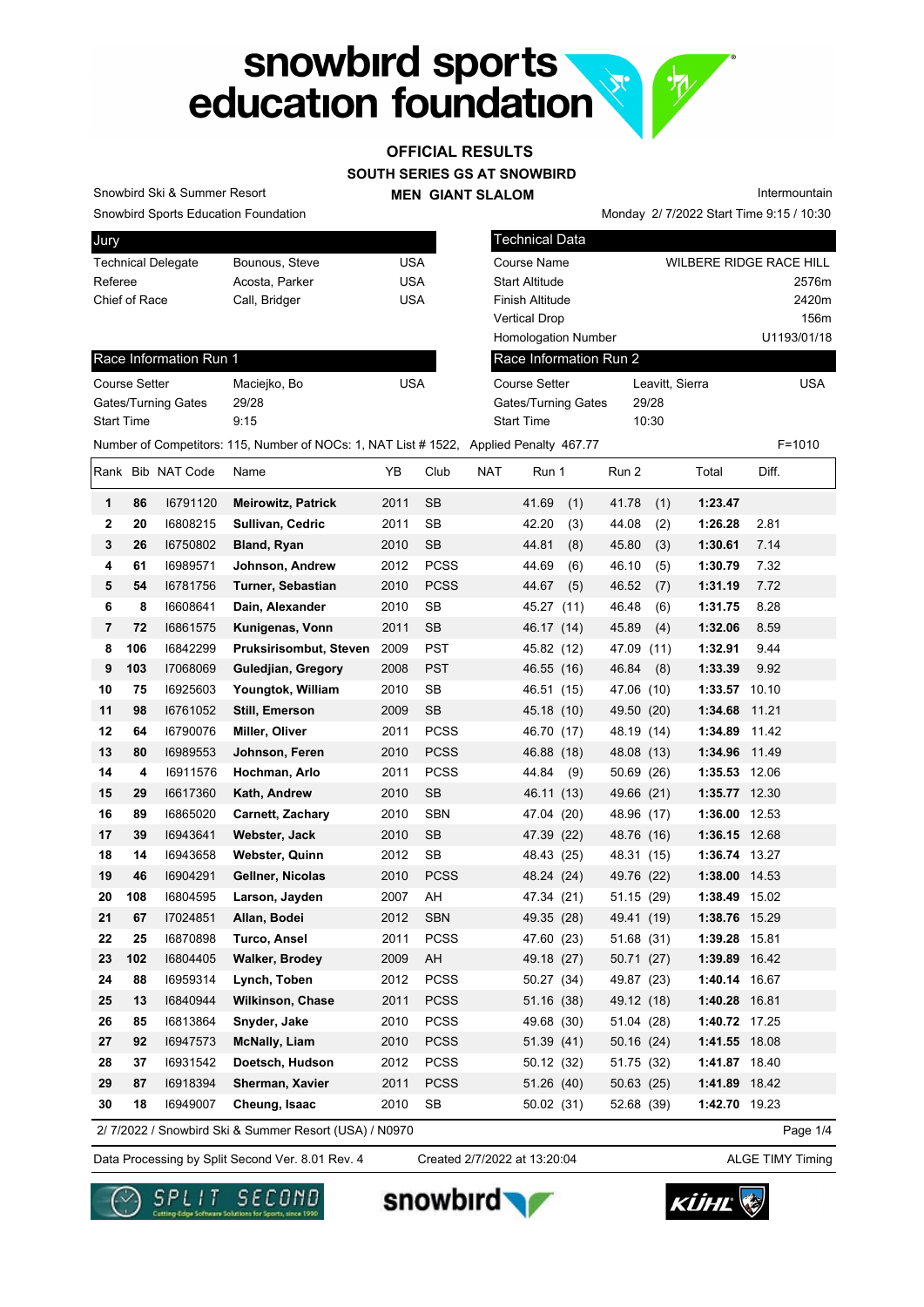### **SOUTH SERIES GS AT SNOWBIRD MEN GIANT SLALOM OFFICIAL RESULTS**

Snowbird Sports Education Foundation Snowbird Ski & Summer Resort

Intermountain

Monday 2/ 7/2022 Start Time 9:15 / 10:30

|          |           | Rank Bib NAT Code    | Name                                       | YΒ           | Club                     | NAT | Run 1                    | Run 2                    | Total                          | Diff. |
|----------|-----------|----------------------|--------------------------------------------|--------------|--------------------------|-----|--------------------------|--------------------------|--------------------------------|-------|
| 31       | 23        | 16863986             | Flack, Jax                                 | 2011         | <b>PCSS</b>              |     | 49.16 (26)               | 53.56 (44)               | 1:42.72 19.25                  |       |
| 32       | 19        | 16839683             | Ploof, Bowen                               | 2011         | <b>PCSS</b>              |     | 50.66 (35)               | 52.48 (38)               | 1:43.14 19.67                  |       |
| 33       | 62        | 16868612             | Abbott, Reagan                             | 2012         | <b>PCSS</b>              |     | 51.70 (46)               | 51.47 (30)               | 1:43.17 19.70                  |       |
| 34       | 12        | 16863163             | Gowski, Jack                               | 2011         | <b>SB</b>                |     | 49.57 (29)               | 53.67 (48)               | 1:43.24 19.77                  |       |
| 35       | 48        | 17078336             | Snyder, Nate                               | 2013         | <b>IND</b>               |     | 50.89 (37)               | 52.96 (41)               | 1:43.85 20.38                  |       |
| 36       | 82        | 16786813             | <b>Traub, Matthew</b>                      | 2010         | <b>PCSS</b>              |     | 51.70 (46)               | 52.18 (36)               | 1:43.88 20.41                  |       |
| 37       | 94        | 17077745             | Jordan, Palmer                             | 2011         | <b>PCSS</b>              |     | 52.00 (51)               | 52.11 (35)               | 1:44.11 20.64                  |       |
| 38       | 66        | 16980700             | Hanlon, William                            | 2011         | RM                       |     | 52.00 (51)               | 52.43 (37)               | 1:44.43 20.96                  |       |
| 39       | 42        | 16853366             | Williams, Asher                            | 2011         | <b>RM</b>                |     | 51.19 (39)               | 53.28 (43)               | 1:44.47 21.00                  |       |
| 40       | 79        | 17040576             | Kinkead, Dylan                             | 2011         | RM                       |     | 52.63 (56)               | 51.97 (34)               | 1:44.60 21.13                  |       |
| 41       | 17        | 17134355             | Demkowicz, Aiden                           | 2011         | <b>PCSS</b>              |     | 50.72 (36)               | 54.18 (51)               | 1:44.90 21.43                  |       |
| 42       | 53        | 16967140             | Swanwick, Gage                             | 2012         | SB                       |     | 51.82 (49)               | 53.57 (45)               | 1:45.39 21.92                  |       |
| 43       | 47        | 17085296             | Hau, Alois                                 | 2010         | <b>SBN</b>               |     | 51.71 (48)               | 54.27 (52)               | 1:45.98 22.51                  |       |
| 44       | 97        | 16804473             | Schiller, Axel                             | 2011         | AH                       |     | 52.54 (54)               | 53.62 (47)               | 1:46.16 22.69                  |       |
| 45       | 27        | 17087381             | Karr, Logan                                | 2010         | <b>RM</b>                |     | 51.44 (42)               | 55.07 (58)               | 1:46.51 23.04                  |       |
| 46       | 51        | 17127431             | Andrasko, G. William                       | 2013         | <b>SBN</b>               |     | 52.62 (55)               | 54.02 (49)               | 1:46.64 23.17                  |       |
| 47       | 40        | 16788783             | Inman, Thomas                              | 2010         | <b>PCSS</b>              |     | 53.14 (59)               | 53.60 (46)               | 1:46.74 23.27                  |       |
| 48       | 56        | 17029087             | Tyler, Zane                                | 2012         | <b>PCSS</b>              |     | 51.65(45)                | 55.15 (60)               | 1:46.80 23.33                  |       |
| 49       | 58        | 17014313             | Glover, Dylan                              | 2012         | <b>PCSS</b>              |     | 53.03 (58)               | 54.04 (50)               | 1:47.07 23.60                  |       |
| 50       | 99        | 16733027             | Morse, Brycen                              | 2008         | AH                       |     | 53.22 (61)               | 54.54 (53)               | 1:47.76 24.29                  |       |
| 51       | 31        | 16739998             | Young, Miles                               | 2011         | SВ                       |     | 54.93 (72)               | 53.06 (42)               | 1:47.99 24.52                  |       |
| 52       | 3         | 17035781             | Lawrence, Tristan                          | 2010         | <b>PCSS</b>              |     | 52.91 (57)               | 55.29 (61)               | 1:48.20 24.73                  |       |
| 53       | 57        | 16904395             | West, Cardiff                              | 2010         | <b>PCSS</b>              |     | 53.55 (67)               | 54.73 (55)               | 1:48.28 24.81                  |       |
| 54       | 76        | 17078207             | Lemaitre, Kalvin                           | 2011         | <b>PCSS</b>              |     | 53.84 (69)               | 54.54 (53)               | 1:48.38 24.91                  |       |
| 55       | 114       | 17025992             | Holm, Eric                                 | 2008         | <b>SBN</b>               |     | 53.47 (64)               | 54.97 (56)               | 1:48.44 24.97                  |       |
| 56       | 91        | 17011988             | Strangis, Julian                           | 2012         | <b>PCSS</b>              |     | 53.49 (65)               | 55.01 (57)               | 1:48.50 25.03                  |       |
| 57<br>58 | 15<br>115 | 16787520<br>16628735 | <b>Vallieres, Zachary</b><br>Clark, Ashton | 2011         | <b>PCSS</b><br><b>BR</b> |     | 50.22 (33)               | 58.87 (80)<br>56.23 (65) | 1:49.09 25.62<br>1:49.55 26.08 |       |
| 59       | 5         | 17025234             | Vexler, Caleb                              | 2009<br>2011 | <b>SBN</b>               |     | 53.32 (62)<br>53.45 (63) | 56.43 (66)               | 1:49.88 26.41                  |       |
| 60       | 28        | 16868605             | Abbott, Lachlan                            | 2012         | <b>PCSS</b>              |     | 53.19 (60)               | 58.03 (73)               | 1:51.22 27.75                  |       |
| 61       | 90        | 17136888             | Paunovich, Benjamin                        | 2012         | <b>PST</b>               |     | 55.78 (80)               | 55.57 (62)               | 1:51.35 27.88                  |       |
| 62       | 38        | 17003934             | Kaufman Angell, Nico                       | 2012         | PCSS                     |     | 53.52 (66)               | 58.06 (74)               | 1:51.58 28.11                  |       |
| 63       | 81        | 17036538             | Baird, Axel                                | 2011         | <b>PCSS</b>              |     | 55.73 (79)               | 55.97 (63)               | 1:51.70 28.23                  |       |
| 64       | 65        | 16973032             | Svendsen, Aksel                            | 2010         | AH                       |     | 55.20 (76)               | 56.58 (67)               | 1:51.78 28.31                  |       |
| 65       | 105       | 16803142             | Coleman, Henrik                            | 2007         | AH                       |     | 57.02 (88)               | 55.07 (58)               | 1:52.09 28.62                  |       |
| 66       | 100       | 16618976             | Larsen, Graham                             | 2009         | SB                       |     | 54.84 (70)               | 57.36 (69)               | 1:52.20 28.73                  |       |
| 67       | 112       | 16808327             | Myers, Quinn                               | 2007         | AH                       |     | 55.07 (74)               | 57.85 (72)               | 1:52.92 29.45                  |       |
| 68       | 16        | 17021055             | Blayden, Knox                              | 2010         | <b>SB</b>                |     | 54.87 (71)               | 58.41 (78)               | 1:53.28 29.81                  |       |
| 69       | 41        | 17125961             | Andalkar, Rishi                            | 2012         | <b>PCSS</b>              |     | 57.33 (89)               | 56.02 (64)               | 1:53.35 29.88                  |       |
| 70       | 21        | 16764529             | Harris, Kai                                | 2010         | AH                       |     | 53.69 (68)               | 1:00.50(85)              | 1:54.19 30.72                  |       |
| 71       | 1         | 16950875             | Hokanson, Joshua                           | 2012         | <b>PCSS</b>              |     | 55.05 (73)               | 59.49 (81)               | 1:54.54 31.07                  |       |
| 72       | 43        | 17041363             | Robert, Canyon                             | 2011         | AH                       |     | 56.31 (85)               | 58.35 (77)               | 1:54.66 31.19                  |       |
| 73       | 2         | 17060035             | Daniels, Wyatt                             | 2010         | <b>RM</b>                |     | 56.13 (83)               | 58.69 (79)               | 1:54.82 31.35                  |       |
| 74       | 83        | 17077106             | Antablin, Banks                            | 2013         | <b>IND</b>               |     | 57.65 (90)               | 57.46 (70)               | 1:55.11 31.64                  |       |
| 75       | 68        | 16848004             | Brown, Toby                                | 2010         | <b>PCSS</b>              |     | 55.09 (75)               | 1:00.40(84)              | 1:55.49 32.02                  |       |

2/ 7/2022 / Snowbird Ski & Summer Resort (USA) / N0970

Page 2/4

Data Processing by Split Second Ver. 8.01 Rev. 4 Created 2/7/2022 at 13:20:04 ALGE TIMY Timing

Created 2/7/2022 at 13:20:04



snowbird

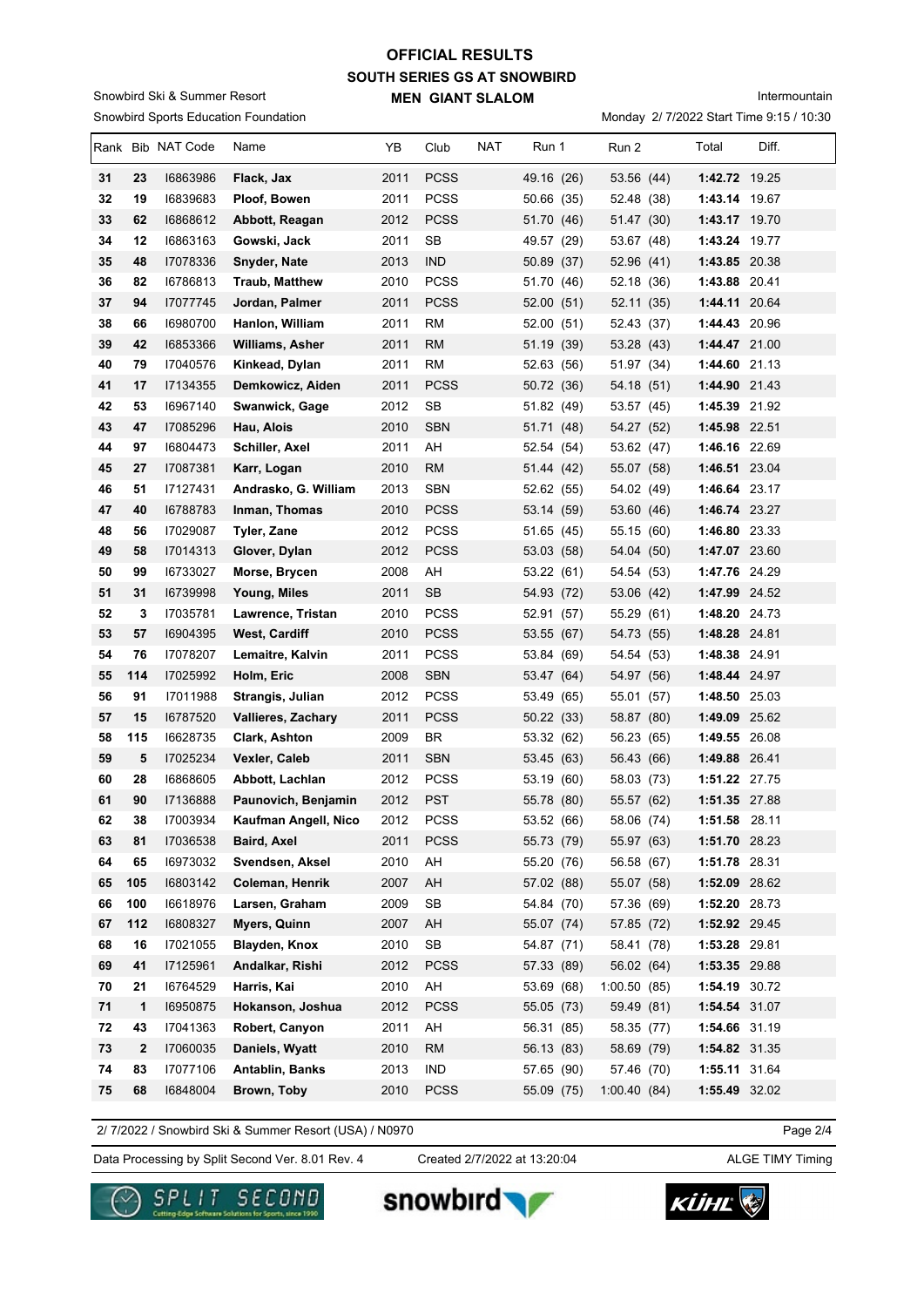### **SOUTH SERIES GS AT SNOWBIRD MEN GIANT SLALOM OFFICIAL RESULTS**

Snowbird Sports Education Foundation Snowbird Ski & Summer Resort

Intermountain

Monday 2/ 7/2022 Start Time 9:15 / 10:30

| Rank | <b>Bib</b> | NAT Code | Name                        | YB   | Club        | <b>NAT</b> | Run 1        | Run 2           | Total          | Diff. |
|------|------------|----------|-----------------------------|------|-------------|------------|--------------|-----------------|----------------|-------|
| 76   | 104        | 16884201 | <b>Nokes, Everett</b>       | 2009 | AH          |            | 55.49 (78)   | 1:00.24(83)     | 1:55.73        | 32.26 |
| 77   | 33         | 16868899 | Papangkorn, Winston         | 2010 | <b>SB</b>   |            | 56.28 (84)   | 1:00.58(86)     | 1:56.86 33.39  |       |
| 78   | 34         | 16978442 | Ennen, Carter               | 2010 | <b>PCSS</b> |            | 55.32 (77)   | 1:02.48<br>(90) | 1:57.80        | 34.33 |
| 79   | 36         | 17037143 | Pani, Rohan                 | 2010 | <b>RM</b>   |            | 57.83 (91)   | 1:00.61(87)     | 1:58.44 34.97  |       |
| 80   | 7          | 16925593 | Stoner, James               | 2011 | <b>PCSS</b> |            | 56.87 (87)   | 1:01.75(88)     | 1:58.62 35.15  |       |
| 81   | 50         | 17136295 | Kehr, Jasper                | 2011 | <b>PCSS</b> |            | 58.63 (92)   | 1:03.53(95)     | 2:02.16 38.69  |       |
| 82   | 96         | 16886408 | <b>Wolchek, Christopher</b> | 2010 | <b>BR</b>   |            | 1:02.78 (99) | 59.51 (82)      | 2:02.29 38.82  |       |
| 83   | 45         | 16902442 | Rockenfield, Mason          | 2011 | <b>SBN</b>  |            | 59.66 (96)   | 1:02.64(91)     | 2:02.30 38.83  |       |
| 84   | 69         | 17127417 | Andrasko, Stephen           | 2012 | <b>SBN</b>  |            | 1:00.40(97)  | 1:02.04(89)     | 2:02.44 38.97  |       |
| 85   | 11         | 17089088 | Hertzel, Caliden            | 2012 | <b>BR</b>   |            | 59.25 (95)   | 1:03.45(94)     | 2:02.70 39.23  |       |
| 86   | 22         | 17027939 | Baker, Collyer              | 2013 | <b>SBN</b>  |            | 59.18 (94)   | 1:04.62(97)     | 2:03.80 40.33  |       |
| 87   | 63         | 17084743 | Taylor, Hugo                | 2012 | <b>SBN</b>  |            | 1:03.03(100) | 1:03.12(92)     | 2:06.15 42.68  |       |
| 88   | 71         | 16855065 | <b>Callantine, Miles</b>    | 2010 | <b>SBN</b>  |            | 1:02.27(98)  | 1:04.28(96)     | 2:06.55 43.08  |       |
| 89   | 60         | 17134531 | Sachs, Parker               | 2011 | <b>PCSS</b> |            | 1:03.20(101) | 1:05.23(98)     | 2:08.43 44.96  |       |
| 90   | 95         | 17077891 | West, Pfeiffer              | 2013 | <b>IND</b>  |            | 1:05.83(102) | 1:03.18(93)     | 2:09.01 45.54  |       |
| 91   | 30         | 16884211 | Nokes, Gavin                | 2011 | AH          |            | 1:11.47(104) | 1:13.88(100)    | 2:25.351.01.88 |       |
|      |            |          |                             |      |             |            |              |                 |                |       |

### **NOT PERMITTED TO START 1st RUN**

|     |                              | DID NOT START 1st RUN: 1 competitor        |      |             |              |            |         |  |
|-----|------------------------------|--------------------------------------------|------|-------------|--------------|------------|---------|--|
| 10  | 16980340                     | Solander, Erik                             |      | 2012 PCSS   |              |            |         |  |
|     |                              |                                            |      |             |              |            |         |  |
|     |                              | DID NOT FINISH 1st RUN: 5 competitors      |      |             |              |            |         |  |
| 84  | 16833621                     | Brown, Nate                                | 2010 | <b>PCSS</b> | 47.00 (9)    |            |         |  |
| 78  | 16792239                     | <b>Bledsoe, Jackson</b>                    | 2011 | <b>PCSS</b> | 52.92 (40)   |            |         |  |
| 77  | 17048684                     | Tillotson, Corban                          | 2010 | SOL         | 58.33 (76)   |            |         |  |
| 70  | 16979241                     | Janssen, Cameron                           | 2012 | <b>PCSS</b> | 57.77 (71)   |            |         |  |
| 44  | 16788702                     | Sattelmeier, Hugo                          | 2010 | <b>PCSS</b> | 58.27 (75)   |            |         |  |
|     |                              |                                            |      |             |              |            |         |  |
|     |                              | <b>DISQUALIFIED 1st RUN: 5 competitors</b> |      |             |              |            |         |  |
| 113 | 16863496                     | Pehrson, George                            | 2009 | <b>BR</b>   |              | 51.84 (33) | Gate 28 |  |
| 93  | 16875290                     | Miner, Truman                              | 2012 | <b>SB</b>   |              | 56.61 (68) | Gate 28 |  |
| 73  | 16754786                     | Abbett, Oliver                             | 2010 | <b>PCSS</b> |              | 47.25 (12) | Gate 29 |  |
| 52  | 16892497                     | Lynch, Cole                                | 2010 | <b>PCSS</b> | 1:06.91 (99) |            | Gate 25 |  |
| 32  | 17077123                     | Kohler, Pax                                | 2012 | <b>PCSS</b> | <b>DSQ</b>   |            | Gate 14 |  |
|     |                              |                                            |      |             |              |            |         |  |
|     |                              | <b>NOT PERMITTED TO START 2nd RUN</b>      |      |             |              |            |         |  |
|     |                              |                                            |      |             |              |            |         |  |
|     | <b>DID NOT START 2nd RUN</b> |                                            |      |             |              |            |         |  |

|     |          | DID NOT FINISH 2nd RUN: 12 competitors |      |     |            |            |
|-----|----------|----------------------------------------|------|-----|------------|------------|
| 111 | 16782235 | <b>Hoagland, Barrett</b>               | 2009 | AH  | 51.82 (49) | <b>DNF</b> |
| 110 | 17123557 | Conlin, Aidan                          | 2008 | SBN | 56.86 (86) | <b>DNF</b> |
| 109 | 16888475 | <b>McCausland, Anson</b>               | 2008 | AH  | 52.43 (53) | <b>DNF</b> |
| 107 | 16803471 | <b>Clark, Charlie</b>                  | 2009 | AH  | 51.60 (44) | <b>DNF</b> |

2/ 7/2022 / Snowbird Ski & Summer Resort (USA) / N0970

Data Processing by Split Second Ver. 8.01 Rev. 4 Created 2/7/2022 at 13:20:04 ALGE TIMY Timing

Created 2/7/2022 at 13:20:04

Page 3/4